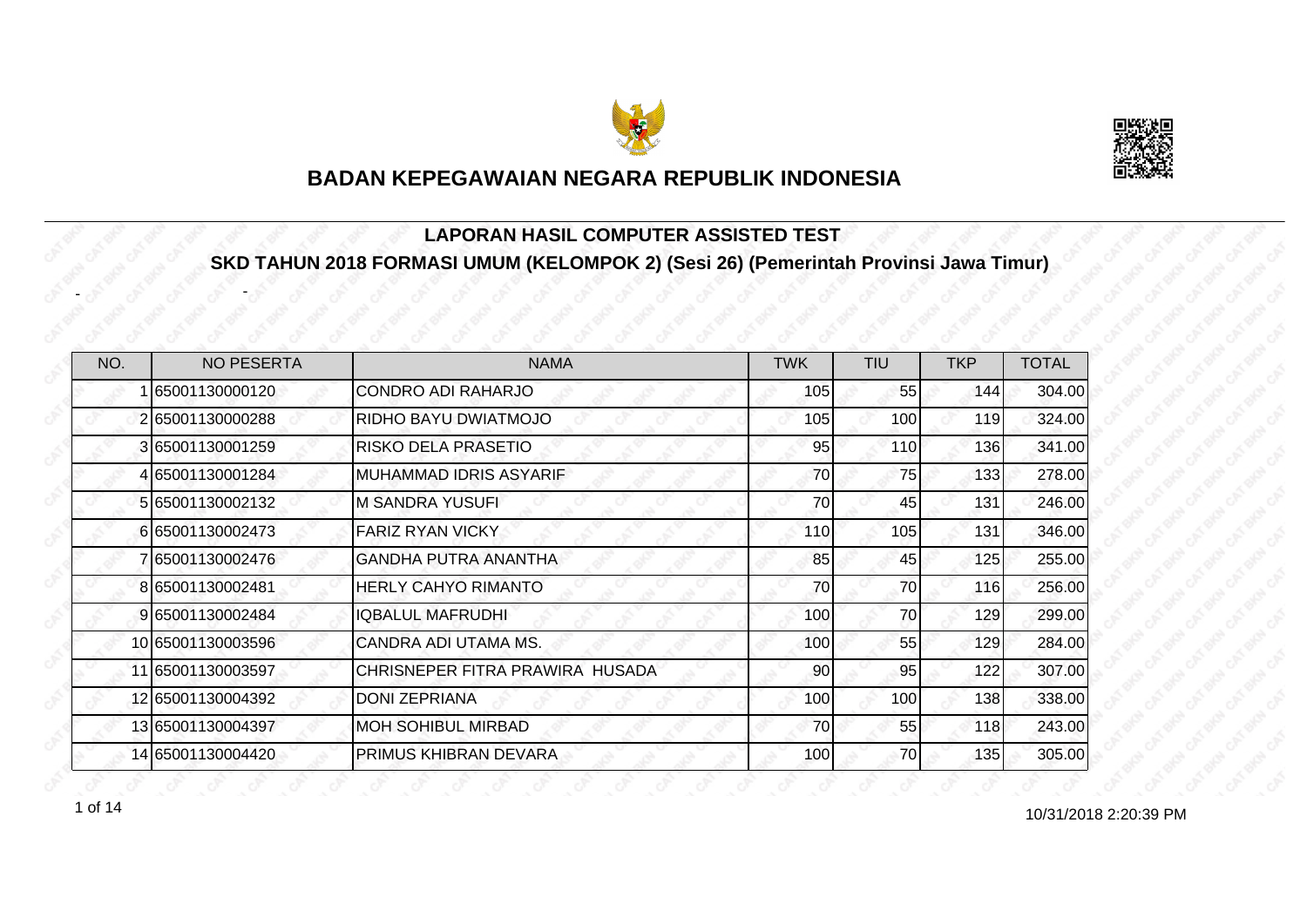



|  | 15 65001130004432 | YUSUF ERNANDIE SIANGGAAN          | 55  | 80 <sup>1</sup> | 133 | 268.00 |
|--|-------------------|-----------------------------------|-----|-----------------|-----|--------|
|  | 16 65001130004981 | AKBAR HARIPUTRA                   | 65  | 80              | 120 | 265.00 |
|  | 17 65001130004983 | <b>BENI ARDIYANTO</b>             | 85  | 110             | 145 | 340.00 |
|  | 18 65001130004986 | HASIHOLAN AGUNG SETIAWAN PASARIBU | 105 | 65              | 132 | 302.00 |
|  | 19 65001130004989 | WAHYU EKA WANANDA                 | 65  | 90              | 133 | 288.00 |
|  | 20 65001130005893 | KHARISMA WIDYA ATMAJA             | 95  | 80              | 141 | 316.00 |
|  | 21 65001130005895 | KUKUH EKO HISMAFANDY              | 95  | 70I             | 143 | 308.00 |
|  | 22 65001130005902 | <b>MAHMUDI</b>                    | 95  | 75              | 136 | 306.00 |
|  | 23 65001130006779 | <b>ZAINAL ABIDIN</b>              | 70  | 60              | 125 | 255.00 |
|  | 24 65001130007277 | M. REZA FIRMANSYAH                | 110 | 70I             | 130 | 310.00 |
|  | 25 65001130007327 | <b>GHULAM IRSAN WILANDI</b>       | 75  | 55              | 124 | 254.00 |
|  | 26 65001130007350 | <b>JOKO WALUYO</b>                | 75  | 100             | 140 | 315.00 |
|  | 27 65001130007365 | <b>MUHAMAD NURDIN</b>             | 110 | 90 l            | 126 | 326.00 |
|  | 28 65001130007371 | NOVAN ALIF SUMARTA PUTRA          | 110 | 90              | 136 | 336.00 |
|  | 29 65001130007385 | RIF'AN NUR WAHIDI                 | 90  | 80              | 126 | 296.00 |
|  | 30 65001130007393 | <b>SABDO HAYUNINGRAT</b>          | 50  | 20              | 138 | 208.00 |
|  | 31 65001130007403 | SUHANDRI JOKO PURWANTO            | 60  | 50              | 109 | 219.00 |
|  | 32165001130007407 | TRENDY RABULANGI PRATAMA          | 65  | 85              | 116 | 266.00 |
|  | 33 65001130007737 | ADI PURWA NUGRAHA                 | 105 | 85              | 129 | 319.00 |
|  | 34 65001130007740 | ADISURYO SETYOKUMOLO              | 90  | 70I             | 123 | 283.00 |

10/31/2018 2:20:39 PM 2 of 14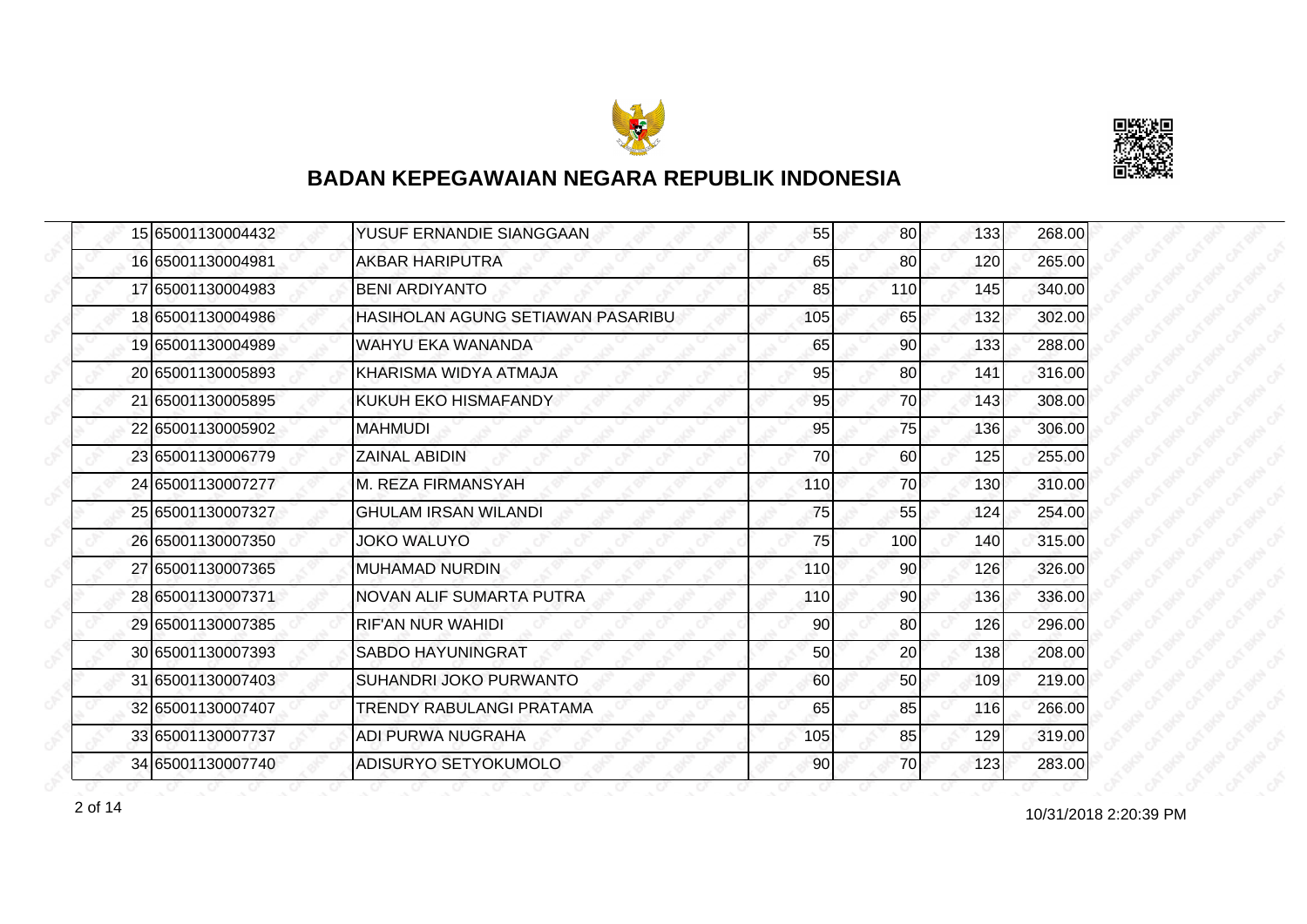



|  | 35 65001130007743 | ANGGORO KUSUMA HERLAMBANG     | 80  | 65  | 143 | 288.00 |
|--|-------------------|-------------------------------|-----|-----|-----|--------|
|  | 36 65001130007764 | <b>DIMAS INDZAR HANIFUDIN</b> | 85  | 55  | 133 | 273.00 |
|  | 37 65001130007810 | <b>M CHOLID</b>               | 115 | 70  | 132 | 317.00 |
|  | 38 65001130008847 | <b>ACHMAD FATULLAH</b>        | 90  | 85  | 131 | 306.00 |
|  | 39 65001130008851 | ANDHIKA KHARISMAWAN           | 60  | 70  | 137 | 267.00 |
|  | 40 65001130008860 | ARI WAHYU DIARSA              | 65  | 80  | 127 | 272.00 |
|  | 41 65001130008866 | <b>ARIF LUKMAN HAKIM</b>      | 70  | 65  | 140 | 275.00 |
|  | 42 65001130008949 | SUNARI PURBO WIDODO           | 65  | 70  | 102 | 237.00 |
|  | 43 65001130008966 | <b>YOGA SISWANTO</b>          | 85  | 70  | 121 | 276.00 |
|  | 44 65001130009394 | YOAS MARC PAMUNGKAS           | 95  | 80  | 132 | 307.00 |
|  | 45 65001130009891 | <b>ACHMAD RAMADHAN</b>        | 85  | 65  | 128 | 278.00 |
|  | 46 65001130009900 | ABD. SALAM                    | 95  | 75  | 127 | 297.00 |
|  | 47 65001130011169 | YOGA PANDU WIRATAMA           | 90  | 105 | 126 | 321.00 |
|  | 48 65001130011744 | ELDIVA MUHAMAD WAHYUDI        | 60  | 105 | 131 | 296.00 |
|  | 49 65001130011758 | <b>ERICK GUNAWAN SUSANTO</b>  | 75  | 55  | 132 | 262.00 |
|  | 50 65001130011817 | MUCHAMMAD JAKFAR SYAICHUDDIN  | 80  | 85  | 129 | 294.00 |
|  | 51 65001130011835 | <b>SEPTIAN ANDOYO</b>         | 80  | 45  | 130 | 255.00 |
|  | 52165001130011852 | SURYA ADITYA WICAKSONO        | 80  | 90  | 126 | 296.00 |
|  | 53 65001130011876 | YAHYA KUSUMA RACHMADIKA       | 75  | 55  | 122 | 252.00 |
|  | 54 65001130012602 | <b>BARIQUL HAQ</b>            | 90  | 95  | 144 | 329.00 |

10/31/2018 2:20:39 PM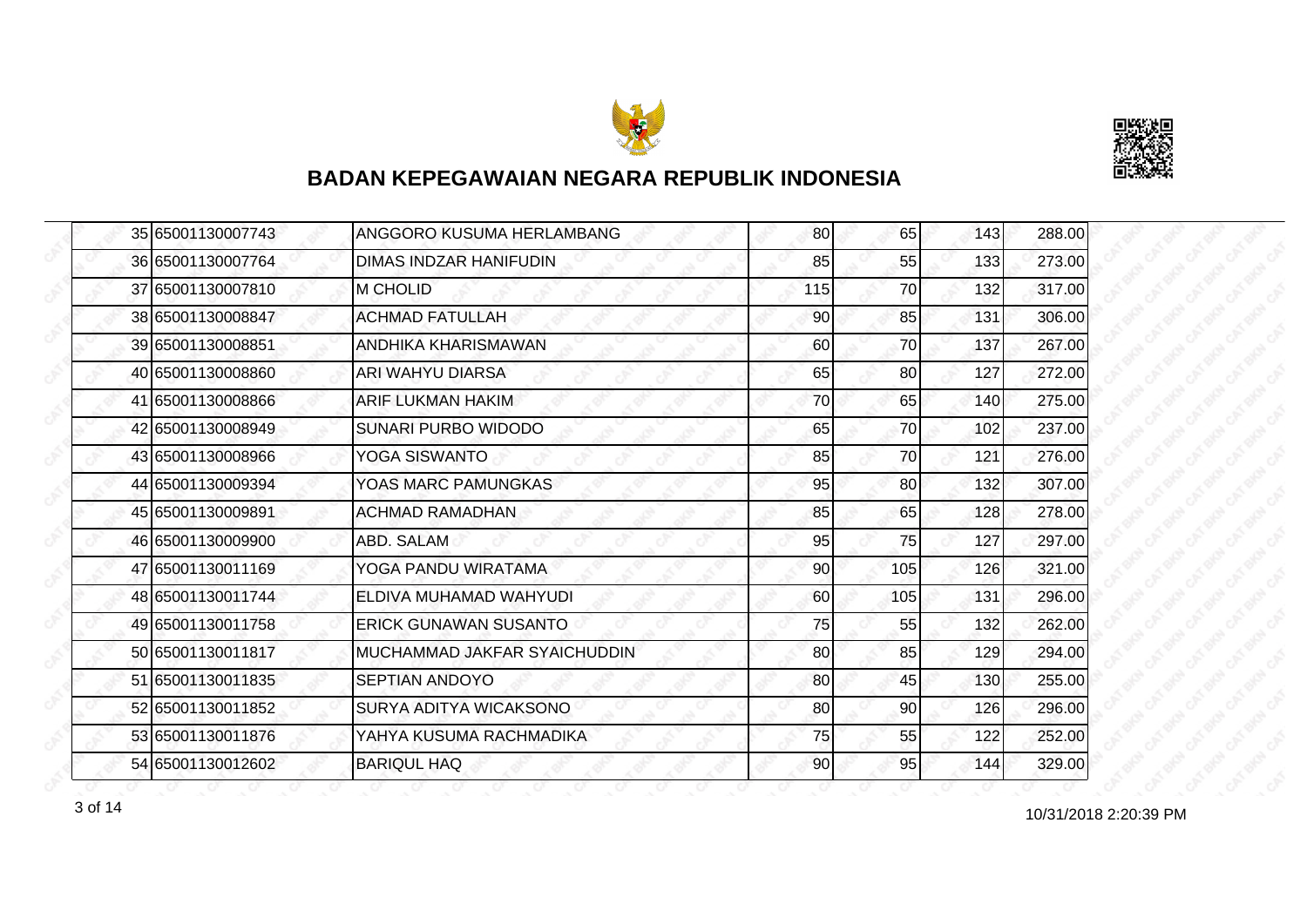



|  | 55 65001130012734 | AHMAD SALIM KHANAFI               | 60  | 30 <sub>l</sub> | 114 | 204.00 |
|--|-------------------|-----------------------------------|-----|-----------------|-----|--------|
|  | 56 65001130012738 | <b>AHMAD SHOBAHUL KHOIR</b>       | 75  | 75              | 116 | 266.00 |
|  | 57 65001130012741 | <b>ANIS MAHDI</b>                 | 105 | 105             | 142 | 352.00 |
|  | 58 65001130012751 | <b>BUDI CAHYONO KURNIAWAN, SP</b> | 90  | 80              | 135 | 305.00 |
|  | 59 65001130012759 | EKA AMIRUDIN KUSUMA               | 85  | 45              | 127 | 257.00 |
|  | 60 65001130012785 | <b>FAHMI YUDHI FEBRIANTO</b>      | 100 | 120             | 111 | 331.00 |
|  | 61 65001130012794 | <b>FARRASMAHDY JULIAN</b>         | 100 | 80 <sup>1</sup> | 133 | 313.00 |
|  | 62 65001130012803 | <b>IFAM SIGIT PRASETIYO</b>       | 115 | 65              | 132 | 312.00 |
|  | 63 65001130012860 | RAHARDYAN RIVALDY NOOR UTOMO.P    | 95  | 85              | 132 | 312.00 |
|  | 64 65001130012881 | <b>SAMSUL ARIFIN</b>              | 105 | 85              | 147 | 337.00 |
|  | 65 65001130014358 | MUKHAMMAD IMAM SYAIFUDDIN         | 85  | 90              | 135 | 310.00 |
|  | 66 65001130014368 | <b>MOH YANUAR TAUFIQ</b>          | 100 | 80              | 137 | 317.00 |
|  | 67 65001130014416 | <b>JOVI LUTVI ATRIANTO</b>        | 85  | 100             | 138 | 323.00 |
|  | 68 65001130014461 | ADITYA DANU BRATA                 | 95  | 95              | 142 | 332.00 |
|  | 69 65001130014469 | DANANG WAHYU TRIMANTO             | 95  | 55              | 141 | 291.00 |
|  | 70 65001130014475 | NIZAR ANDISKA SASMITO             | 85  | 85              | 128 | 298.00 |
|  | 71 65001130014479 | <b>ISZAR PRASTOWO</b>             | 115 | 70              | 141 | 326.00 |
|  | 72 65001130014494 | MUHAMMAD WAHYU PAMUJI MAHENDRA    | 80  | 60              | 122 | 262.00 |
|  | 73 65001130014674 | <b>DIMAS IRHAM RAMADHAN</b>       | 75  | 80              | 123 | 278.00 |
|  | 74 65001130016600 | ANDRI KOES AFANDI                 | 85  | 55              | 101 | 241.00 |

10/31/2018 2:20:39 PM 4 of 14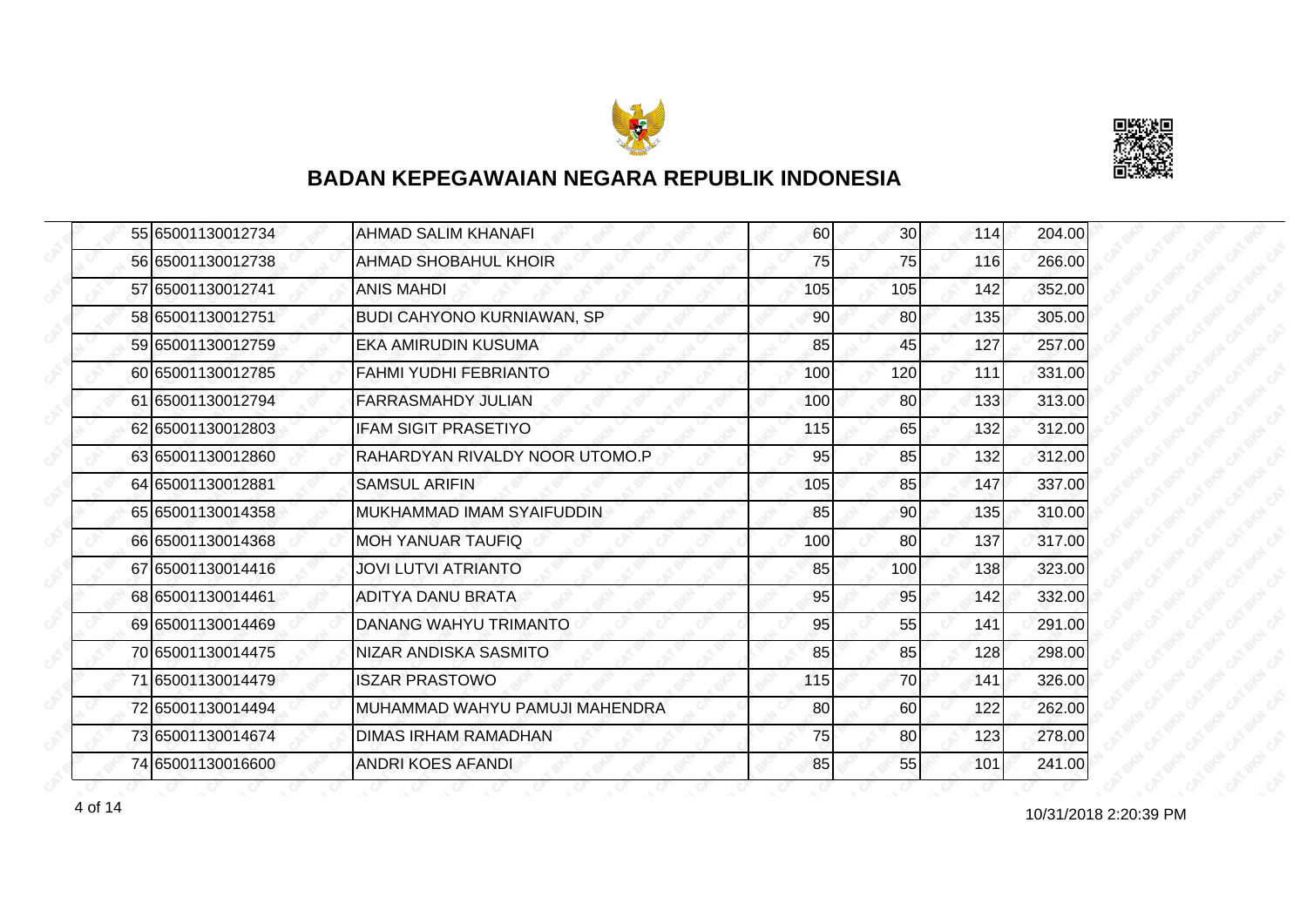



|  | 75 65001130016603 | TRI WAHYU PRIYORAHARJO          | 105 | <b>60</b>       | 128 | 293.00 |
|--|-------------------|---------------------------------|-----|-----------------|-----|--------|
|  | 76 65001130016605 | YOKKA PRASETYA ANANDA PRIMATAMA | 85  | 30 <sub>0</sub> | 124 | 239.00 |
|  | 77 65001130016609 | AFFAN FITRA JAYA                | 80  | 60              | 151 | 291.00 |
|  | 78 65001130016618 | <b>FIQIH PRADITYA KUSUMA</b>    | 75  | 55              | 135 | 265.00 |
|  | 79 65001130018669 | <b>DERIN ANDITA SUGIONO</b>     | 65  | 75              | 112 | 252.00 |
|  | 80 65001130018670 | <b>DONI FERDINAL</b>            | 80  | 110             | 130 | 320.00 |
|  | 81 65001230000628 | FITRA EKA RACHMAWATI            | 85  | 65              | 129 | 279.00 |
|  | 82 65001230000629 | <b>MELIA HAFIDHA</b>            | 70  | 85              | 133 | 288.00 |
|  | 83 65001230000739 | NATALIA CHRISTIANA              | 75  | 100             | 134 | 309.00 |
|  | 84 65001230000790 | <b>AMILIA KARLINA</b>           | 75  | 35              | 104 | 214.00 |
|  | 85 65001230001066 | EVI KRISMA AGUSTIN              | 110 | 100             | 133 | 343.00 |
|  | 86 65001230001213 | NUR MARFU`ATI SHOLIHAH          | 95  | 85              | 105 | 285.00 |
|  | 87 65001230001268 | <b>BRILLIANT MENTARI D</b>      | 70  | 90              | 127 | 287.00 |
|  | 88 65001230001289 | <b>ARIFAH DWI PALUPI</b>        | 100 | 100             | 127 | 327.00 |
|  | 89 65001230001473 | CHUSNATUL ULAELA SAJALI         | 110 | 80              | 126 | 316.00 |
|  | 90 65001230001512 | <b>LULUK NAFISAH</b>            | 75  | 90 <sub>0</sub> | 129 | 294.00 |
|  | 91 65001230001513 | PIPIT DWI PUSPANILA             | 70  | 80              | 127 | 277.00 |
|  | 92 65001230001667 | <b>WIDYA CITRA RELINA</b>       | 55  | 35              | 120 | 210.00 |
|  | 93 65001230001797 | AMANAH DZULHIJAYATI             | 80  | 70              | 129 | 279.00 |
|  | 94 65001230002150 | <b>NURHAYATI</b>                | 60  | 50 <sub>l</sub> | 134 | 244.00 |

10/31/2018 2:20:39 PM 5 of 14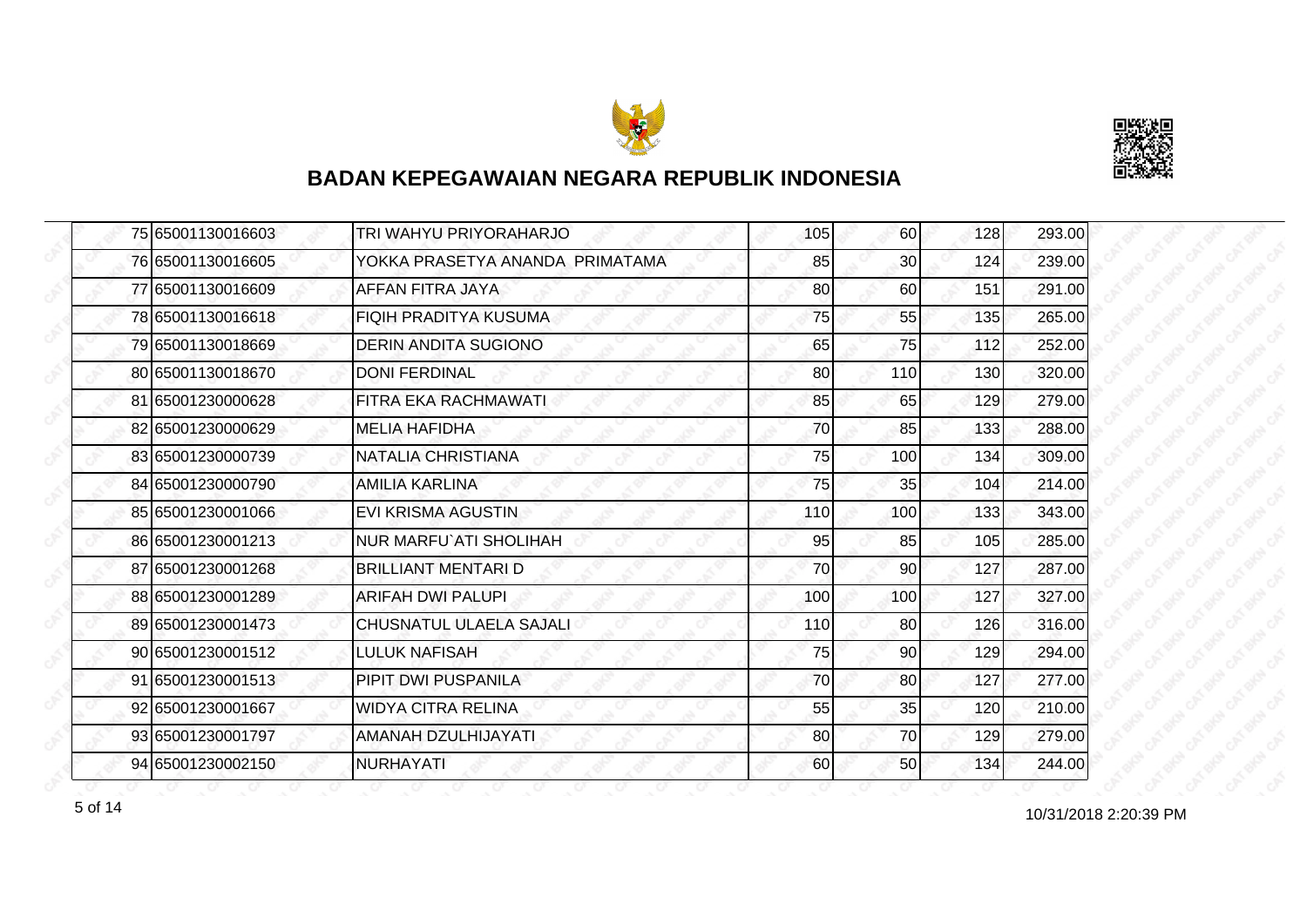



| 95 65001230002447  | <b>DESTI QOMARIYAH</b>           | 90  | 50 <sub>l</sub> | 126 | 266.00 |
|--------------------|----------------------------------|-----|-----------------|-----|--------|
| 96 65001230002718  | <b>IKA TIARA ANUARY</b>          | 100 | 85              | 131 | 316.00 |
| 97 65001230002739  | ERIKA DWI ANGGRAENI.             | 40  | 40              | 118 | 198.00 |
| 98 65001230002744  | LINDA WIJAYANTI                  | 85  | 95              | 130 | 310.00 |
| 99 65001230002788  | <b>DWI TRI FEBRIANA</b>          | 100 | 95              | 139 | 334.00 |
| 100 65001230003015 | HASTI WURI LESTARI               | 115 | 85              | 147 | 347.00 |
| 101 65001230003144 | PUSPITA DEWI HIDAYANINGTYAS      | 105 | 95              | 142 | 342.00 |
| 102 65001230003213 | RENI JASMIN ARDIANA INDRADIARTHA | 65  | 70              | 131 | 266.00 |
| 103 65001230003444 | RIA FLORA JANUWA PUTRI           | 65  | 30              | 131 | 226.00 |
| 104 65001230003498 | TIARA SHAHNAZ ILMI               | 105 | 100             | 136 | 341.00 |
| 105 65001230003533 | RAHMANIAR AMALIA DEWI            | 65  | 45              | 122 | 232.00 |
| 106 65001230003547 | <b>MUSLIHAH</b>                  | 75  | 90              | 133 | 298.00 |
| 107 65001230003660 | EFI NIKMATU SHOLIHAH             | 100 | 80              | 134 | 314.00 |
| 108 65001230003746 | ADHITYANI BUDI SETYOWATI         | 100 | 70              | 120 | 290.00 |
| 109 65001230003748 | AFIF NUR ROHMAH                  | 120 | 95              | 137 | 352.00 |
| 110 65001230003750 | ALFA CHINTYA ANISSA HAQ          | 105 | 85              | 121 | 311.00 |
| 111 65001230003753 | DIANITA MEY RATNASARI            | 95  | 85              | 116 | 296.00 |
| 112 65001230003755 | <b>DWI PUTRI PURNAMASARI</b>     | 105 | 55              | 127 | 287.00 |
| 113 65001230003773 | <b>EKY WAHYU PRATIWI</b>         | 75  | 30              | 154 | 259.00 |
| 114 65001230003781 | FERRYLIA WAHYU ARIYANI           | 80  | 95              | 118 | 293.00 |

10/31/2018 2:20:39 PM 6 of 14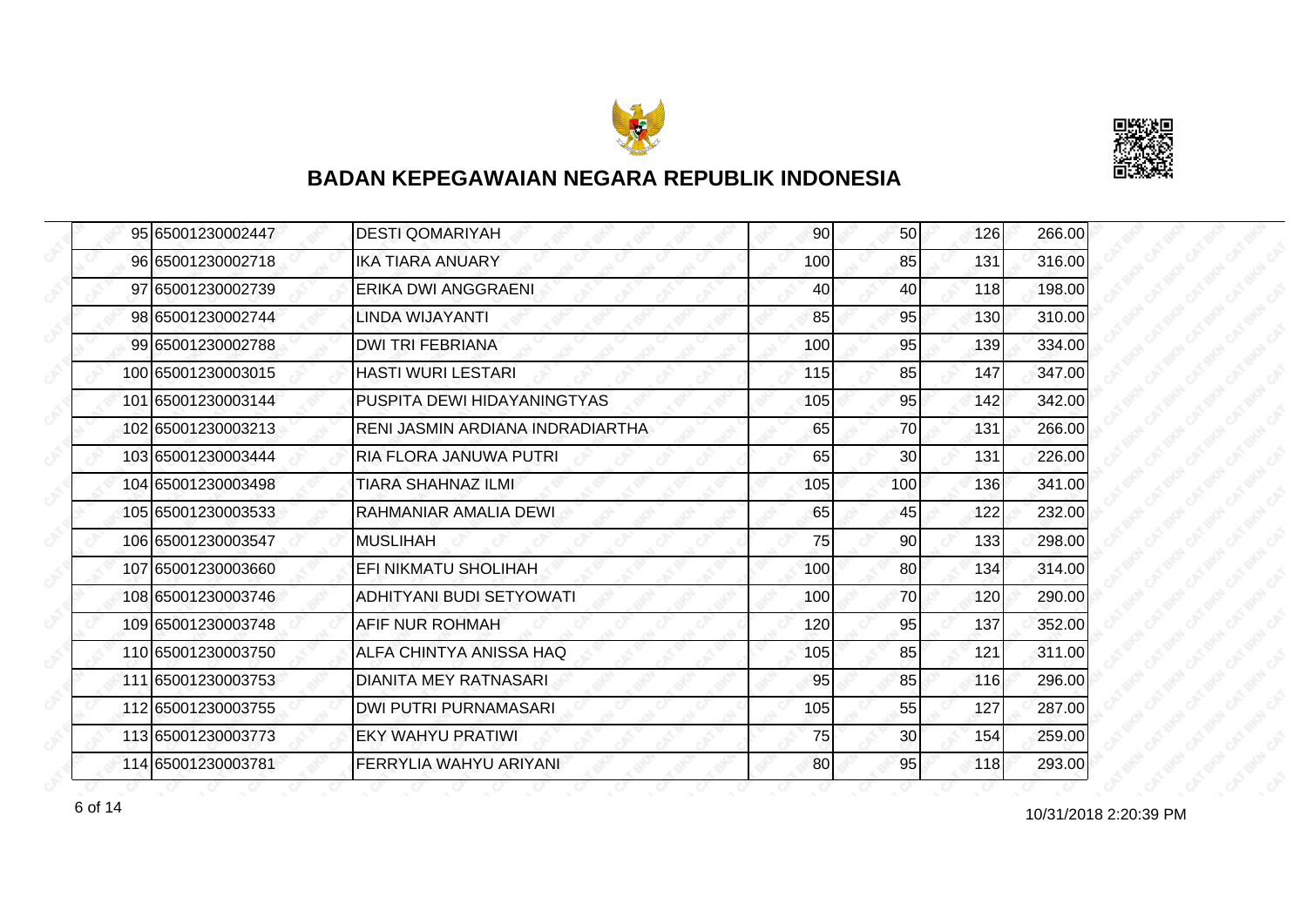



| 115 65001230003812 | NANUNG AYU LESTARI            | 90  | 70              | 137 | 297.00 |
|--------------------|-------------------------------|-----|-----------------|-----|--------|
| 116 65001230003814 | <b>RARAS PARAMASARI</b>       | 105 | 90              | 129 | 324.00 |
| 117 65001230004965 | RIDHA FIRLANA KHAIRUNNISA NUR | 95  | 100             | 141 | 336.00 |
| 118 65001230005387 | DITA AYU CAHYANING PRASTIWI   | 105 | 100             | 118 | 323.00 |
| 119 65001230005404 | <b>TATIK PUJIATI</b>          | 85  | 95              | 143 | 323.00 |
| 120 65001230005868 | ARISTA CHARISTYANI            | 65  | 55              | 117 | 237.00 |
| 121 65001230005873 | <b>DITA ATASA</b>             | 115 | 70I             | 134 | 319.00 |
| 122 65001230005880 | <b>IMROATUS SOLIHAH</b>       | 60  | 25              | 141 | 226.00 |
| 123 65001230005881 | <b>PURIS AYU AGUSTI</b>       | 60  | 75              | 137 | 272.00 |
| 124 65001230005885 | <b>SRI WULANDARI SYAFII</b>   | 105 | 95              | 133 | 333.00 |
| 125 65001230007228 | <b>FAIZAH</b>                 | 60  | 40              | 131 | 231.00 |
| 126165001230007261 | <b>NIKMATUS SHOLIKHAH</b>     | 75  | 65              | 124 | 264.00 |
| 127 65001230007274 | <b>OCKTA SUSTININGSIH</b>     | 80  | 90 <sub>0</sub> | 87  | 257.00 |
| 128 65001230007281 | <b>SARAH AULIA FADHILAH</b>   | 95  | 95              | 135 | 325.00 |
| 129 65001230007287 | <b>SITI HUSNIYAH</b>          | 105 | 100             | 146 | 351.00 |
| 130 65001230007298 | <b>TUTIK WAHYUNINGSIH</b>     | 95  | 40              | 140 | 275.00 |
| 131 65001230008191 | <b>DESI WAHYU UTAMI</b>       | 55  | 75              | 120 | 250.00 |
| 132165001230008194 | <b>LITTA SILVYA</b>           | 90  | 100             | 129 | 319.00 |
| 133 65001230008197 | <b>SABILA DINA UBAIDAH</b>    | 95  | 125             | 128 | 348.00 |
| 134 65001230008200 | <b>TYAS PRAWITA SARI</b>      | 95  | 100             | 133 | 328.00 |

10/31/2018 2:20:39 PM 7 of 14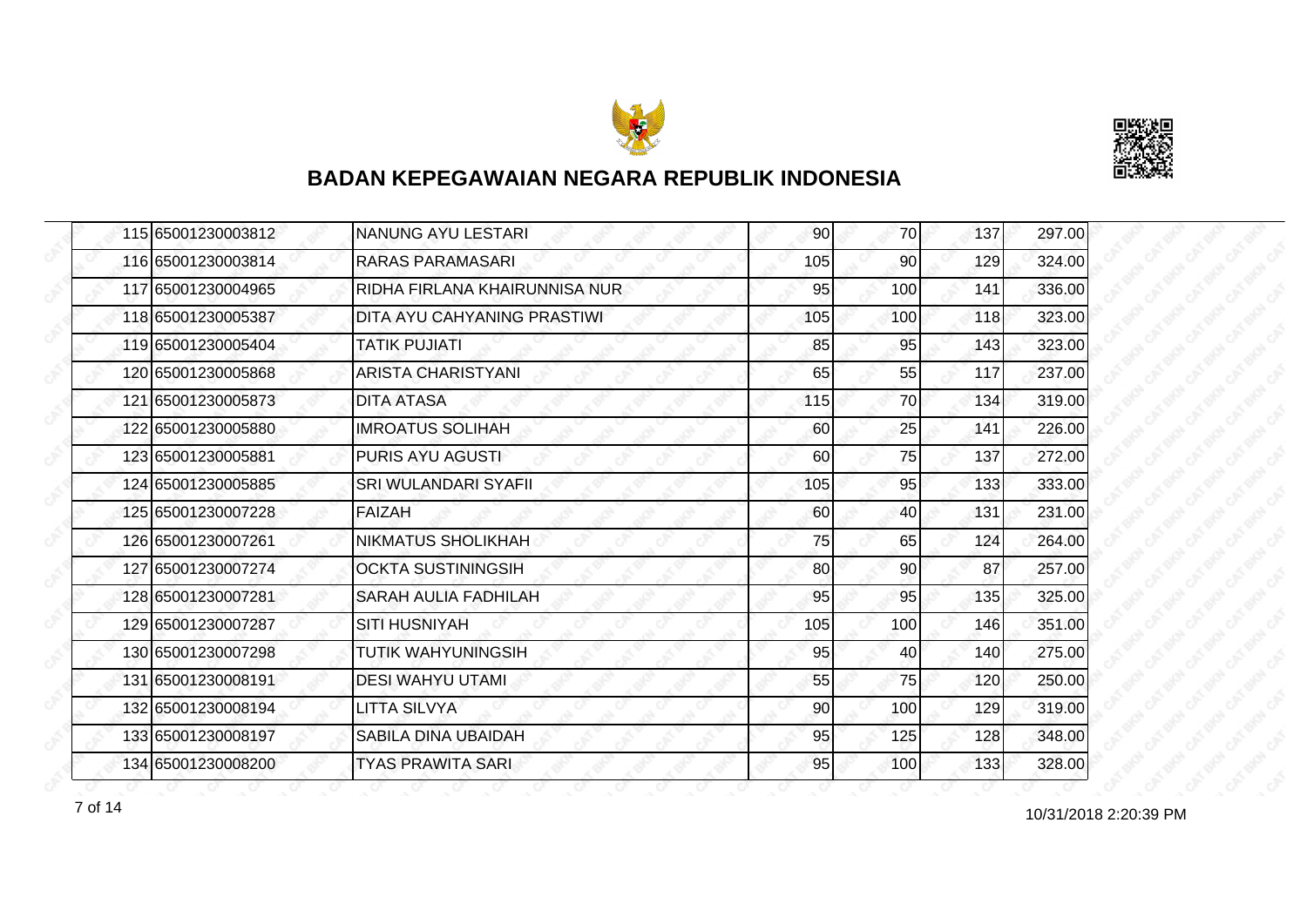



| 135 65001230009073 | <b>NADIA FITRIANTI</b>          | 90  | 95  | 134 | 319.00 |
|--------------------|---------------------------------|-----|-----|-----|--------|
| 136 65001230009114 | AINUL MUSTA'INAH                | 100 | 80  | 121 | 301.00 |
| 137 65001230009120 | <b>ANDIKA KHAIRANI AISYAH</b>   | 85  | 95  | 126 | 306.00 |
| 138 65001230009126 | <b>ANISATUL NISA'</b>           | 70  | 40  | 121 | 231.00 |
| 139165001230009130 | AYU MERINDA ANUGRAHANI          | 85  | 85  | 128 | 298.00 |
| 140 65001230009140 | BESTIANI MUSTIKANINGSIH         | 80  | 40  | 130 | 250.00 |
| 141 65001230009469 | ICITRA NI'MATUS SA'DIYAH        | 110 | 85  | 145 | 340.00 |
| 142 65001230009476 | <b>DITA PERMANASARI</b>         | 100 | 55  | 130 | 285.00 |
| 143 65001230009482 | <b>DYTANTI ILMIANSI TAMALIA</b> | 90  | 80  | 140 | 310.00 |
| 144 65001230009488 | <b>INDAH CANDRAWATI</b>         | 80  | 100 | 126 | 306.00 |
| 145 65001230009489 | <b>INDRIYATI</b>                | 85  | 80  | 132 | 297.00 |
| 146 65001230009512 | MEI RINJANI                     | 95  | 105 | 121 | 321.00 |
| 147 65001230009518 | <b>MEIDIANA PRASTIWI</b>        | 115 | 105 | 134 | 354.00 |
| 148 65001230009520 | <b>MEIFATUL HANDAYANI</b>       | 55  | 70  | 125 | 250.00 |
| 149 65001230009528 | MIELLYZA KUSUMA PUTRI           | 70  | 50  | 104 | 224.00 |
| 150 65001230009531 | <b>MILLA FEBRY KUSDIANASARI</b> | 70  | 70  | 133 | 273.00 |
| 151 65001230009535 | NUNING KUSUMA WARDANI           | 95  | 95  | 135 | 325.00 |
| 152 65001230009539 | RADIKA BENING SUKMA             | 105 | 90  | 152 | 347.00 |
| 153 65001230009560 | <b>SITI MUTHMAINNAH</b>         | 65  | 80  | 124 | 269.00 |
| 154 65001230009565 | TRI DESSY NENI SARI             | 90  | 90  | 140 | 320.00 |

10/31/2018 2:20:39 PM 8 of 14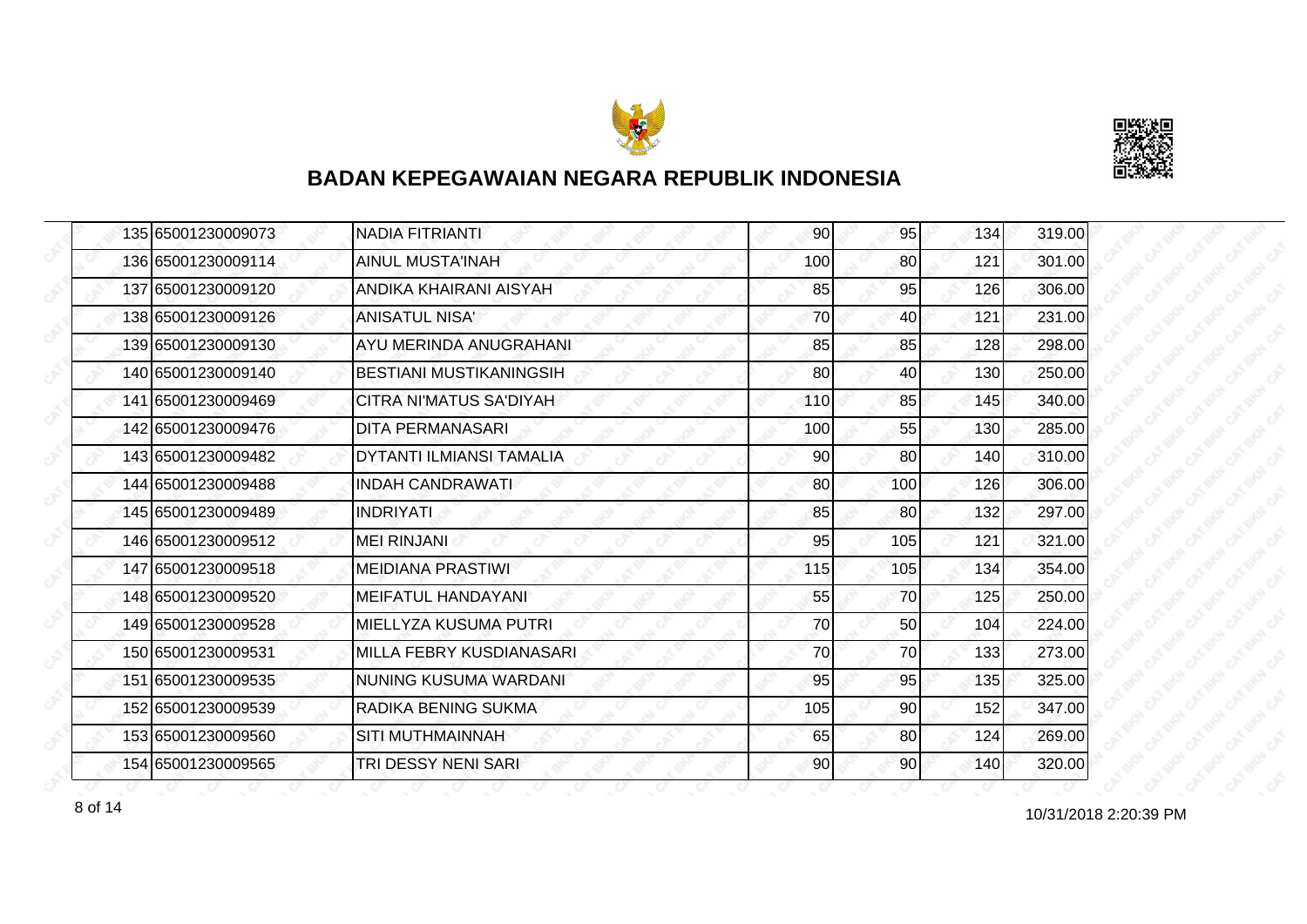



|  | 155 65001230011001 | <b>YUNI GITA PRATIWI</b>           | 75  | 55  | 129 | 259.00 |
|--|--------------------|------------------------------------|-----|-----|-----|--------|
|  | 156 65001230011780 | <b>DIAR ISWARDHANI</b>             | 60  | 65  | 126 | 251.00 |
|  | 157 65001230011788 | DWI SEPTIANA WULANDARI             | 90  | 120 | 121 | 331.00 |
|  | 158 65001230011803 | <b>FARIDA RIA PUSPITASARI</b>      | 105 | 80  | 142 | 327.00 |
|  | 159 65001230011816 | <b>INDAH SAYUGYANINGSIH</b>        | 110 | 55  | 148 | 313.00 |
|  | 160 65001230011832 | KHUSNIATUL MA'RUFAH                | 70  | 85  | 138 | 293.00 |
|  | 161 65001230011835 | <b>MAULIDA RAHMANITA</b>           | 90  | 85  | 129 | 304.00 |
|  | 162 65001230011839 | <b>MEY PRASTICHA</b>               | 90  | 100 | 149 | 339.00 |
|  | 163 65001230011847 | NIA FRIDAYANTI                     | 80  | 105 | 146 | 331.00 |
|  | 164 65001230011853 | <b>NUR 'AISYAH</b>                 | 120 | 105 | 135 | 360.00 |
|  | 165 65001230011863 | <b>RANY NUR FADILLA</b>            | 65  | 65  | 119 | 249.00 |
|  | 166 65001230012126 | <b>MIRNA GITAYATNA</b>             | 100 | 110 | 111 | 321.00 |
|  | 167 65001230012395 | ANISAH DYAH PUSPORINI              | 115 | 90  | 129 | 334.00 |
|  | 168 65001230012410 | <b>QISTHI ALMAYDEA PUTRI FIDYA</b> | 90  | 105 | 143 | 338.00 |
|  | 169 65001230012429 | <b>ANIS SOFIA JAMIL</b>            | 85  | 100 | 122 | 307.00 |
|  | 170 65001230012435 | <b>CITRAWATI</b>                   | 55  | 50  | 147 | 252.00 |
|  | 171 65001230012437 | DHANA ALFITASARI WIJAYANTO         | 80  | 75  | 146 | 301.00 |
|  | 172165001230012447 | DIAN ANGGRAINI                     | 115 | 70  | 122 | 307.00 |
|  | 173 65001230012459 | <b>DINDA RISDAYANTI</b>            | 85  | 70  | 135 | 290.00 |
|  | 174 65001230012464 | <b>DWIKE RACHMANITA</b>            | 115 | 105 | 120 | 340.00 |

10/31/2018 2:20:39 PM 9 of 14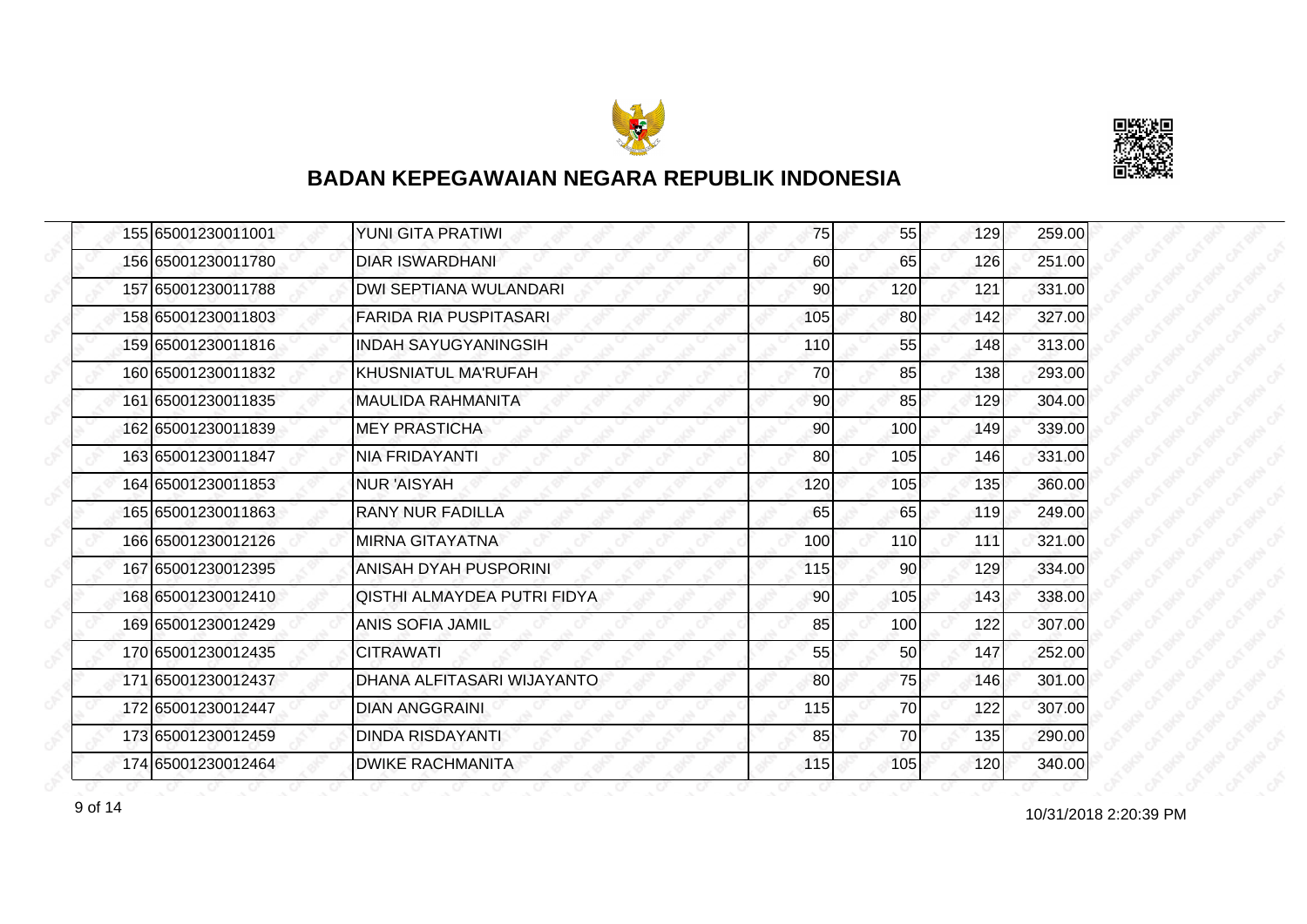



| 175 65001230012469 | EKA NUR MUHAMMAMAH                | 85  | 65  | 135 | 285.00 |
|--------------------|-----------------------------------|-----|-----|-----|--------|
| 176 65001230012485 | <b>GAYATRI MUKTI SARI WILIS</b>   | 85  | 70  | 118 | 273.00 |
| 177 65001230012493 | IGITA DAMAYANTI                   | 105 | 105 | 139 | 349.00 |
| 178 65001230012494 | <b>IKHLASH SUCI TERANGHATI</b>    | 95  | 95  | 133 | 323.00 |
| 179 65001230012497 | <b>INTAN ASRI KUSUMAWARDANI</b>   | 85  | 105 | 118 | 308.00 |
| 180 65001230012500 | IKARUNIA ROMADHANI                | 115 | 105 | 145 | 365.00 |
| 181 65001230012504 | KHARISMA KAMILA KURDIANA          | 100 | 95  | 127 | 322.00 |
| 182 65001230012511 | LULUK ROFIQOH                     | 55  | 85  | 141 | 281.00 |
| 183 65001230014037 | <b>ANJELINA PUTRI</b>             | 80  | 50  | 125 | 255.00 |
| 184 65001230014126 | <b>DEVINA ANDARINI</b>            | 65  | 90  | 121 | 276.00 |
| 185 65001230014131 | <b>DWI SYAHFITRI</b>              | 65  | 75  | 130 | 270.00 |
| 186 65001230014155 | <b>IRHAMNI LAILATUL MAGHFIROH</b> | 60  | 90  | 137 | 287.00 |
| 187 65001230014161 | KHARISMATIKA BUANA PUTRI          | 95  | 50  | 127 | 272.00 |
| 188 65001230014165 | <b>KHOIRUNISAK</b>                | 65  | 65  | 138 | 268.00 |
| 189 65001230014169 | <b>LISA PUSPITASARI</b>           | 70  | 85  | 127 | 282.00 |
| 190 65001230014190 | <b>SHANTY LINA SAVITRI</b>        | 105 | 75  | 146 | 326.00 |
| 191 65001230014202 | <b>VIVI JULIANITA</b>             | 75  | 35  | 115 | 225.00 |
| 192 65001230014827 | NEVRINA DWI ARYANI                | 60  | 65  | 126 | 251.00 |
| 193 65001230014835 | <b>NIKEN CLUDYA PRATIWI</b>       | 60  | 85  | 135 | 280.00 |
| 194 65001230014837 | <b>NISA HAFIIDHOH FITRIANA</b>    | 90  | 75  | 131 | 296.00 |

10 of 14 2:20:39 PM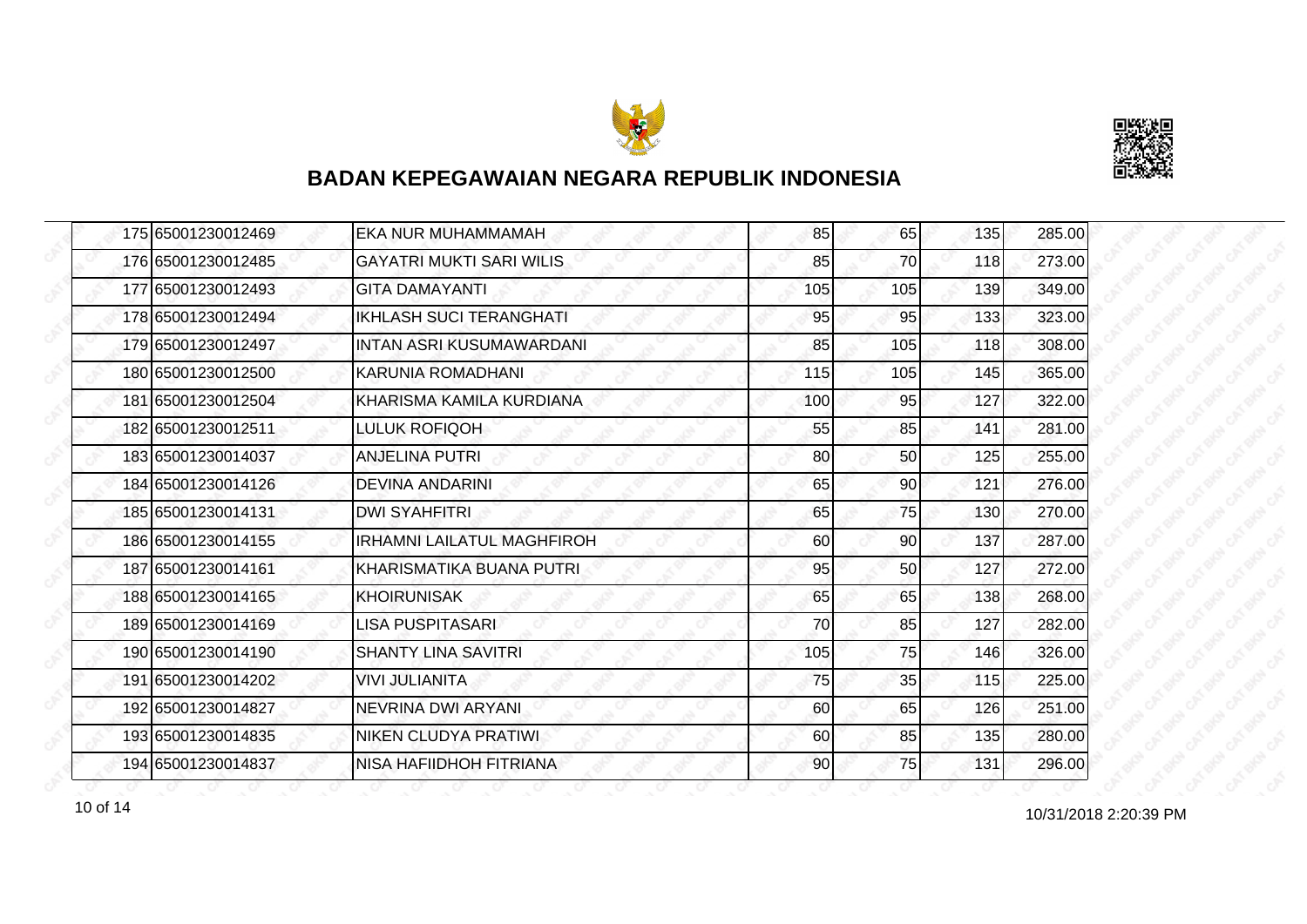



| 195 65001230014841 | NURUL AFIANA RISMA.Y        | 60  | 80  | 134 | 274.00 |
|--------------------|-----------------------------|-----|-----|-----|--------|
| 196 65001230014859 | REVINA DYAH LESTARI         | 90  | 70  | 147 | 307.00 |
| 197 65001230014860 | <b>RISTA AYU NINGTYAS</b>   | 115 | 100 | 126 | 341.00 |
| 198 65001230014862 | ROFIATUL HASANAH            | 110 | 65  | 144 | 319.00 |
| 199 65001230014866 | SHABRINA ERDIANTI PERTIWI   | 65  | 70  | 137 | 272.00 |
| 200 65001230014872 | <b>WINDA DONAR</b>          | 100 | 100 | 153 | 353.00 |
| 201 65001230015714 | <b>NURUL FAIZAH</b>         | 75  | 95  | 130 | 300.00 |
| 202 65001230015726 | <b>AMILATUS SHOFIYAH</b>    | 95  | 70  | 134 | 299.00 |
| 203165001230015731 | AMYLIA RAHMA NURBANI        | 85  | 115 | 125 | 325.00 |
| 204 65001230015745 | <b>ASNA MALA PERTIWI</b>    | 70  | 70  | 144 | 284.00 |
| 205 65001230015757 | <b>FISKA ISTIFANI</b>       | 60  | 50  | 113 | 223.00 |
| 206165001230015771 | <b>INTAN KHARISMA</b>       | 80  | 105 | 128 | 313.00 |
| 207 65001230015786 | <b>KHOLIFATUL JANNAH</b>    | 120 | 75  | 118 | 313.00 |
| 208 65001230015803 | <b>LAILA TIARA SARI</b>     | 95  | 105 | 108 | 308.00 |
| 209 65001230017438 | <b>NURUL FAUZIAH</b>        | 95  | 110 | 125 | 330.00 |
| 210 65001230017440 | <b>NUSHAIBAH</b>            | 70  | 85  | 109 | 264.00 |
| 211 65001230017442 | <b>SAYYIDA AISYA</b>        | 65  | 65  | 124 | 254.00 |
| 212165001230017451 | SITI RAHMANIA FAJRI         | 60  | 100 | 159 | 319.00 |
| 213 65001230017454 | <b>ST. LAILA ZAINI</b>      | 65  | 50  | 127 | 242.00 |
| 214 65001230017456 | <b>SUVI WAHYU INDRIYANI</b> | 90  | 65  | 119 | 274.00 |

11 of 14 2:20:39 PM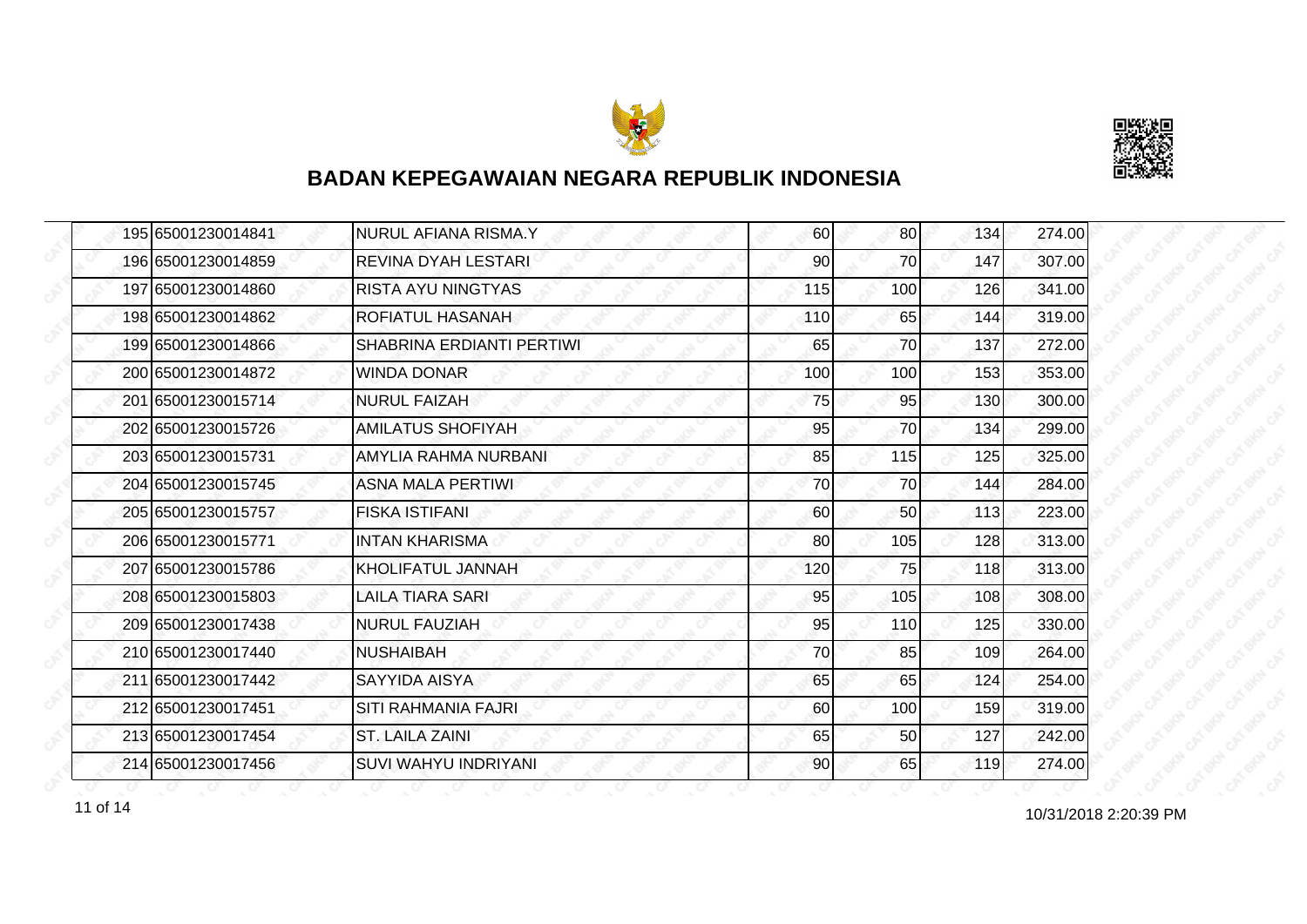



|  | 215 65001230017459 | TIOMINA CHRISTIE MANALU        | 45  | 35  | 126 | 206.00 |
|--|--------------------|--------------------------------|-----|-----|-----|--------|
|  | 216 65001230018474 | <b>DESINTA EKA PRAMESTY</b>    | 85  | 70  | 116 | 271.00 |
|  | 217 65001230018520 | <b>GALUH EKHI PRATIWI</b>      | 55  | 70  | 126 | 251.00 |
|  | 218 65001230018539 | <b>KARTIKA APRIANI</b>         | 85  | 70  | 140 | 295.00 |
|  | 219 65001230018541 | KHUSNA ISMIYA YANUASARI        | 90  | 50  | 130 | 270.00 |
|  | 220165001230018552 | NOVELA AYU PRAMESTI            | 70  | 70  | 129 | 269.00 |
|  | 221 65001230018566 | <b>QURROTA AKYUN</b>           | 55  | 30I | 128 | 213.00 |
|  | 222165001230018582 | ROSALIA AGUSTIN                | 75  | 100 | 132 | 307.00 |
|  | 223 65001230018667 | YOLANDA AGUSTIN                | 110 | 110 | 141 | 361.00 |
|  | 224 65001230018676 | YULIANI WIDININGTYAS           | 65  | 100 | 111 | 276.00 |
|  | 225 65001230020028 | <b>NANIK MUTOHAROH</b>         | 80  | 35  | 147 | 262.00 |
|  | 226 65001230020033 | NURUL MAHMUDDAH HARYANI        | 100 | 115 | 109 | 324.00 |
|  | 227 65001230020074 | YUNAN HAJAR SARAH              | 90  | 120 | 131 | 341.00 |
|  | 228 65001230020118 | DWI NUR DIANAWATI              | 55  | 35  | 139 | 229.00 |
|  | 229 65001230020166 | <b>INDRIA NURFARIDA</b>        | 70  | 75  | 119 | 264.00 |
|  | 230 65001230020215 | NILA ALVIYA ROSTANTI           | 95  | 80  | 134 | 309.00 |
|  | 231 65001230020219 | OKTARANY EKA RAHMAWATI KINASIH | 95  | 85  | 126 | 306.00 |
|  | 232165001230020236 | RHOMSIA NURHOLIFAH             | 100 | 80  | 124 | 304.00 |
|  | 233 65001230020250 | <b>RISCA MITA AYUNINGTYAS</b>  | 105 | 90  | 141 | 336.00 |
|  | 234 65001230020261 | <b>SEKAR PANDANARUM</b>        | 100 | 105 | 139 | 344.00 |

10/31/2018 2:20:39 PM 12 of 14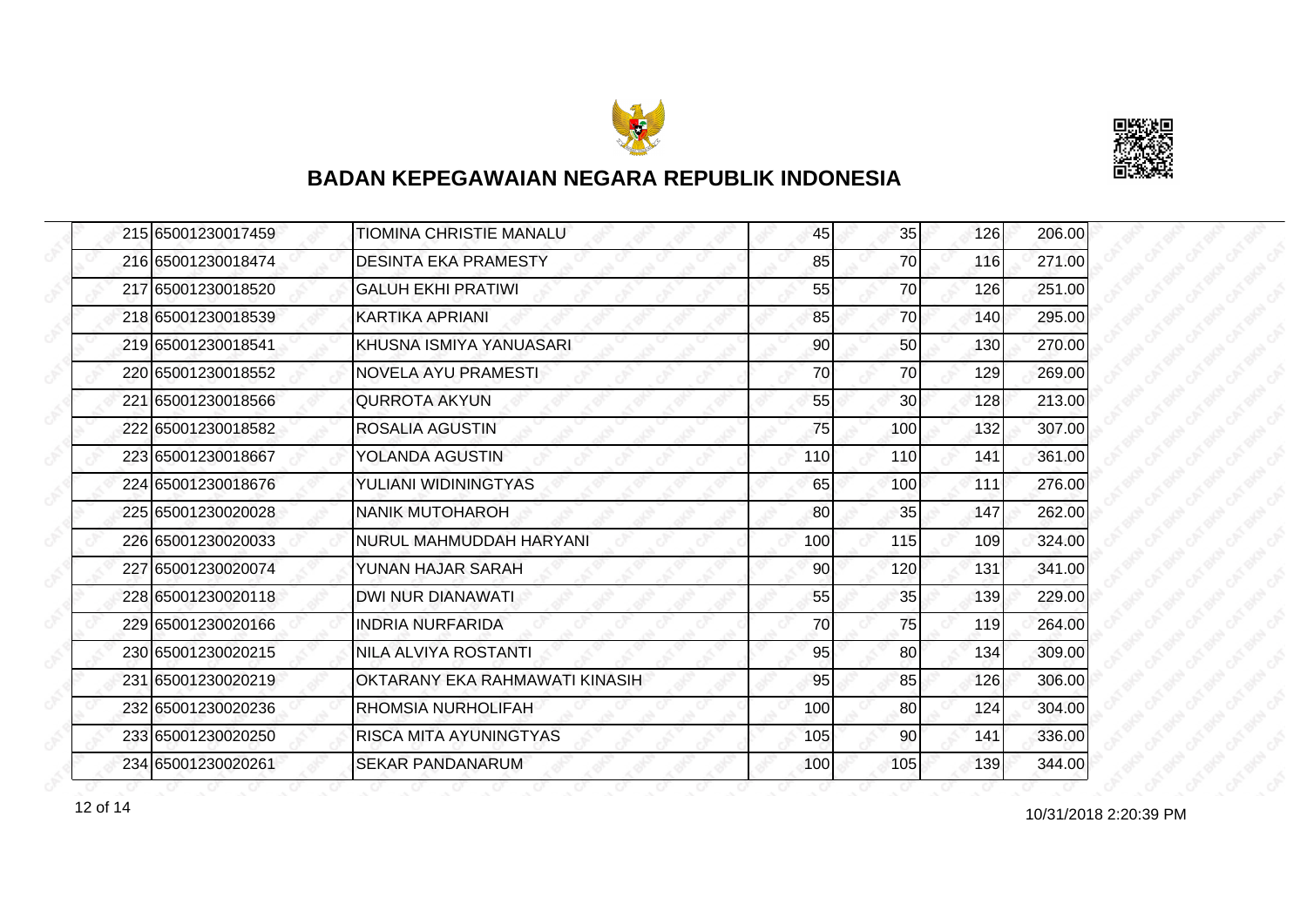



| 235 65001230020288 | <b>SUGIATI AYU MINANTI</b>          | 50  | 45        | 134 | 229.00 |
|--------------------|-------------------------------------|-----|-----------|-----|--------|
| 236 65001230022101 | YUNITA NISWA NABILA                 | 85  | 110       | 129 | 324.00 |
| 237165001230022108 | YESSI LUTFIANINGSIH                 | 80  | 80        | 129 | 289.00 |
| 238 65001230022193 | RACHMA BHUWANA PUTRI                | 95  | 100       | 107 | 302.00 |
| 239 65001230022264 | <b>IMAMA NURUS IZAATI</b>           | 90  | 85        | 126 | 301.00 |
| 240 65001230022269 | INA QUEEN DIA AYU SARI              | 95  | 110       | 134 | 339.00 |
| 241 65001230022273 | <b>INES MAULIDYA MEIZY</b>          | 80  | 85        | 143 | 308.00 |
| 242 65001230022317 | IMAHLIDATUL ISNIA                   | 105 | 80        | 127 | 312.00 |
| 243 65001230022738 | <b>BETTY JANNATI</b>                | 45  | 55        | 139 | 239.00 |
| 244 65001230022743 | <b>EKA NUR LAILI</b>                | 90  | 80I       | 145 | 315.00 |
| 245 65001230022748 | NOVA MAYLINA NAPITUPULU             | 85  | 55        | 138 | 278.00 |
| 246 65001230025542 | <b>SITI NUR FADILAH</b>             | 85  | 60        | 124 | 269.00 |
| 247 65001230025545 | <b>FADHILLA BURHANDINI AISYAH H</b> | 100 | 75        | 121 | 296.00 |
| 248 65001230025549 | LIA AGUSTINA MERDEKAWATI            | 80  | 110       | 127 | 317.00 |
| 249 65001230025554 | <b>DEWI MARIA ULFAH</b>             | 70  | 90        | 142 | 302.00 |
| 250 65001230025557 | NIRMALA FIRDAUSI HENDRAWAN          | 65  | 75        | 98  | 238.00 |
| 251 65001230025561 | <b>ANTIK SEPDIAN SARI</b>           | 110 | 65        | 64  | 239.00 |
| 252165001230025564 | ISTIQ FARILA                        | 100 | 85        | 139 | 324.00 |
| 253 65001230025574 | <b>ANDY TIARA PUSPITASARI</b>       | 65  | 105       | 136 | 306.00 |
| 254 65001230025580 | <b>DEWI NUR AISYAH</b>              | 110 | <b>80</b> | 114 | 304.00 |

13 of 14 **10/31/2018** 2:20:39 PM